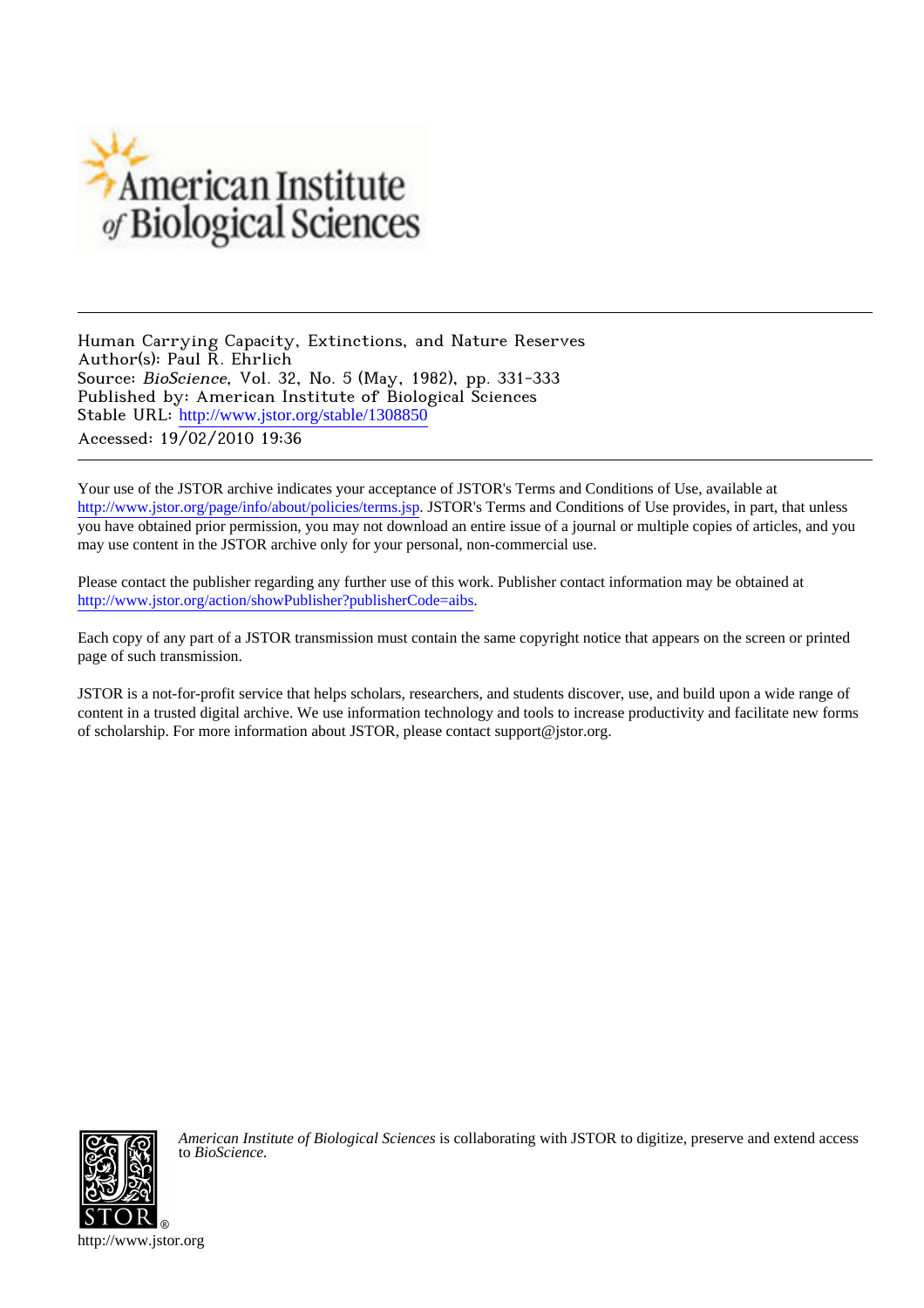# **Human Carrying Capacity, Extinctions, and Nature Reserves**

# **Paul R. Ehrlich**

**Humanity has overshot Earth's long-term carrying capacity and is living "on capital," and simultaneously we are eliminating other organisms, heedless of the crucial role they play in supporting society. Only a change of paradigms leading to reduction of human numbers and impacts and a comprehensive system of reserves, can prevent catastrophe. (Accepted for publication 16 February 1982)** 

**With present and foreseeable technologies, Homo sapiens has exceeded the long-term carrying capacity of Earth, which is especially evident in society's heavy dependence on a draw-down of nonrenewable resources. In order to maintain a population of about 4.5 billion people-many in a marginal existenceour species is squandering capital accumulated over hundreds of millions of years in a matter of decades (see Ehrlich et al. 1977 for overview).** 

**When a politican or economist thinks of this destruction of capital, he or she normally thinks only of the rapid consumption of fossil fuels, especially of petroleum, and believes that humanity will find technological solutions to this problem with nuclear power, solar energy, synfuels, or other technologies. Most economists do not recognize the potentially serious problem of the dispersal of high-grade mineral resources because they have been taken in by a mythology of infinite substitutability (e.g., Barnett**  and Morse 1963)—the notion that "man **largely creates his own environment and his own resources" (Anders et al. 1978, p. 39)-to provide a rationale for acting as if perpetual economic growth were possible. The most thoughtless and errant statement to be issued by this Western equivalent of a "cargo cult" (Catton 1980) so far was, curiously, published in Science. There, in June of 1981, an economist informed the world that "the quan-** **tity of copper that can be made available to humanity cannot be calculated even in principle" because "copper can be made from other metals" and that the theoretical limit on the amount of copper thus obtained would be "the total weight of the universe" (Simon 1980, p. 1435).** 

**But the problems created by accelerating use of stocks of fossil fuels (Holdren 1981) and the impossibility of solving the problem of dispersing high-grade mineral resources by infinite substitution (Cook 1976, Ehrlich et al. 1977 for environmental constraints) are only the tip of the iceberg. Several centuries could pass before shortages of these resources brought on a crash of the human population. It is more likely that the depletion of another nonrenewable resource, the biological diversity of our planet, will be the prime factor in triggering a decline in human numbers so catastrophic that it could spell the end of industrial civilization.** 

### **WHY PRESERVE DIVERSITY?**

**There are three basic arguments for preservation of the stock of species that now inhabit Earth. One is an estheticethical argument-that other species are beautiful, unique, and have a "right to exist" (e.g., Ehrenfeld 1978; Ehrlich and Ehrlich 1981). A second is that other organisms already provide humanity with a wide variety of direct economic benefits and have the potential for providing enormously greater benefits in the future (Myers 1979). But it is the third argument that is of greatest concern to us** 

**here: that other species are intimately involved in providing society with an array of indispensible, irreplaceable "ecosystem services" without which society in its present form could not persist (Ehrlich and Ehrlich 1979).** 

**Ecosystem services (e.g., Bormann 1976) include maintenance of the quality of the atmosphere, amelioration of the weather and regulation of the hydrologic cycle, disposal of wastes and recycling of nutrients essential to agriculture, generation and maintenance of soils, provision of food from the sea, control of the majority of potential pests of crops and vectors of disease, and maintenance of a vast genetic "library" from which humanity can withdraw, among other things, some of the germ plasm required for the continuance of high-yield agriculture.** 

**Few people are aware of these ecosystem services. Most do not understand that many human activities constitute assaults on ecosystems whose integrity must be preserved if those natural services are to continue being provided and industrial society is to persist. It is, for example, the necessity of preserving ecosystem integrity that places the fundamental constraints on human mobi**lization of materials-not the amounts **theoretically available (Ehrlich et al. 1977). By using enough energy, the oceans could be boiled and granite mined to extract the trace elements in both. The energy could be mobilized, but the inevitable environmental side effects of its use on such a scale would be catastrophic.** 

**Even fewer people realize that billions of genetically distinct populations and millions of species of organisms are functional (and often noninterchangeable) elements in ecosystems. To the degree that people are aware of endangered** 

**Ehrlich is with the Department of Biological Sciences, Stanford University, Stanford, CA 94305. <sup>c</sup> 1982 American Institute of Biological Sciences. All rights reserved.**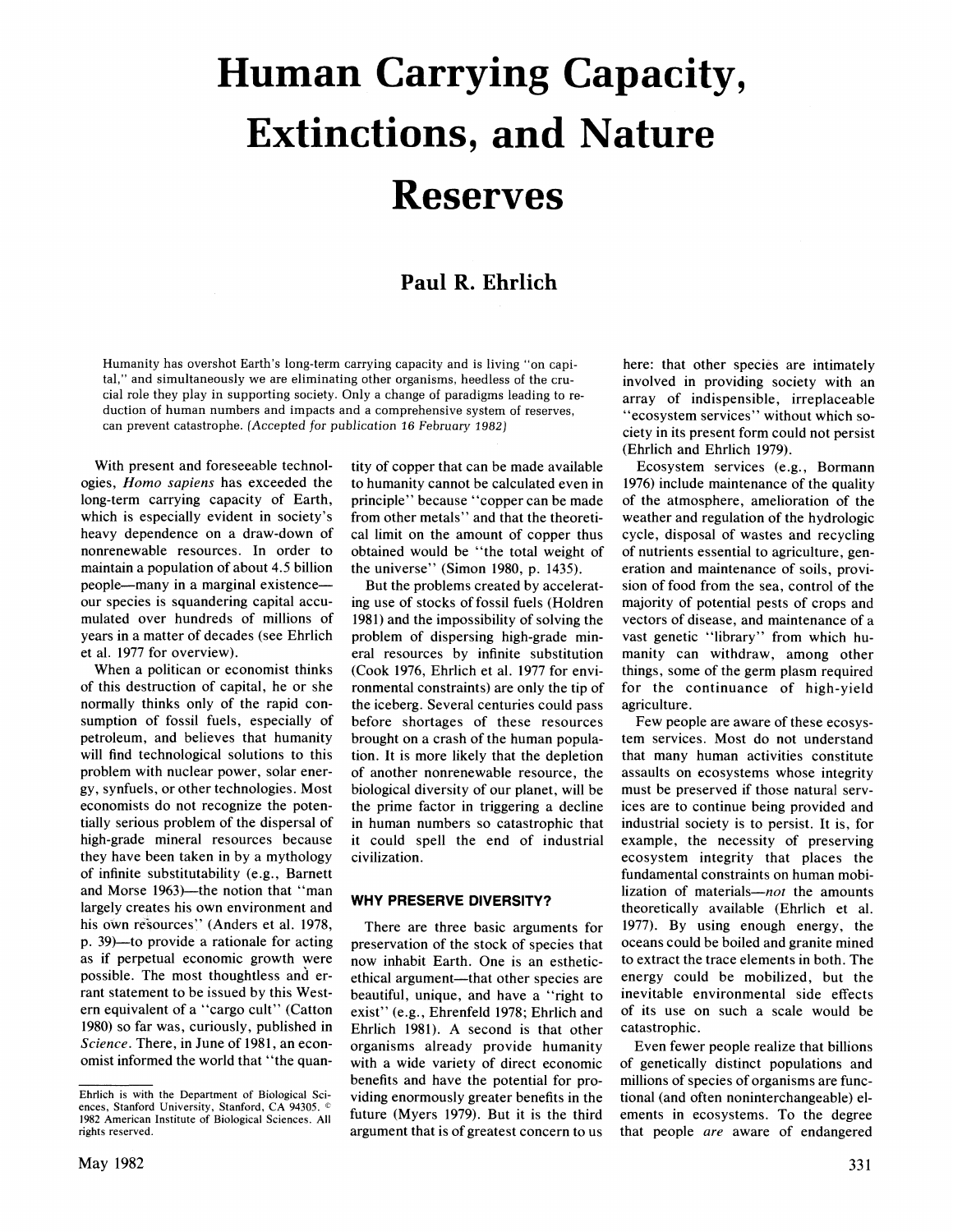**species, they are conscious of the threat to prominent organisms like the blue whale, black rhino, and California condor. Their concern is born of compassion for and interest in such creatures, not of a well-grounded fear that in assaulting them society is sawing off the limb on which it is perched.** 

### **THE DECAY OF DIVERSITY**

**Until the last century or so, the imapct of Homo sapiens on Earth's biota was little noted. Many populations were, of course, exterminated, possibly including much of the Pleistocene megafauna (e.g., Ehrlich et al. 1981, pp. 109-114, Martin and Wright 1967, Van Valen 1969). Greek scholars before the time of Christ were well aware of the deterioration of local ecosystem services resulting from deforestation (Hughes 1978), but the disappearance of other species only began to attract attention with the loss or near loss of widespread and well-known animals like the great auk, northern right whale, passenger pigeon, and American bison. Such animals were endangered directly by overexploitation, and thus an early focus of conservationists was to protect animals from overhunting and overfishing. Parallel to this there developed a great concern for the degradation of the landscape (e.g., Marsh 1864), but the wide recognition of habitat destruction as the prime source of the loss of organic diversity has been slower in coming.** 

**It has been estimated (Ehrlich et al. 1977, p. 192) that in the closing decades of the twentieth century the rate of species extinction will be some 40 to 400 times the rate that has prevailed through most of geological time. One can guess that the rate of extinction of genetically distinct populatons will be disproportionately higher. The decline of Earth's biota can be viewed as an extremely rapid depletion of a nonrenewable resource. Speciation mechanisms are not capable of replenishing the stock at a rate of interest to us, any more than geological processes are capable of restoring depleted stocks of fossil fuels or high-grade mineral resources. Furthermore, there is reason to believe that, overall, human activities are slowing the rate of speciation itself (Ehrlich and Ehr**lich 1981, Soulé 1980).

**The decline of diversity contributes to a dismal prospect for humanity. Only the rapidly increasing threat of thermonuclear war darkens our future more. As nonrenewable (stock) energy and materi-** **als resources are depleted, people will be increasingly forced to depend on renewable (flow) resources for sustenance. The outlook is all the more unfortunate as human behavior in the terminal years of what sociologist William Catton (1980) calls "the age of exuberance" seems bound to become ever more destructive of the very systems that are involved in supplying flow resources, such as solar energy, fresh water, food, timber, medicines, fibers, and various industrial products from plants and animals (e.g., Myers 1979).** 

## **THE TIDE OF HABITAT DESTRUCTION**

**Increased human population growth and per capita consumption lead to habitat destruction in diverse ways. Natural areas are paved over for housing, roads, industry, and shopping centers. More and more marginal land is put to the plow, destroying entire communities for often short-lived agricultural operations. Those vast storehouses of species diversity, the tropical rainforests, are being cut down to yield beef for cheap hamburgers, to provide packaging for Japanese electronic gadgets, and to supply firewood and farm sites for burgeoning human populations (Myers 1980). At the other end of the spectrum from the moist forests, many arid regions in North America are being chewed up by off-road vehicles. Industrial society also degrades environments globally with its effluents-from chlorinated hydrocarbon pesticides and industrial chemicals that concentrate in food chains to air pollutants that generate the acid rains that destroy aquatic communities wholesale and may have serious deleterious effects on terrestrial ecosystems.** 

# **THE ROLE OF NATURE RESERVES**

**In any tactical solution to the problem of accelerating extinctions, nature reserves clearly must play a central role. The technology of reserve design, unfortunately, is in its infancy (e.g., Gilpin and Diamond 1980, Frankel and Soul6 1981, Wilcox 1980), and the applicability of some of the principles of its mother science, island biogeography (MacArthur and Wilson 1967) are still in dispute (e.g., Simberloff and Abele 1975). But, both because of what we do know and because of what we do not know, it is clear that every attempt must be made to increase the number and size of nature preserves.** 

**We do know that many reserves today are almost certainly too small to permanently support the large animals they were designed to maintain. Michael Soul6 and his colleagues (1979), for example, deduced that most of the large animals will be lost from present day African game parks in a matter of a few hundred years, even if the parks are flawlessly protected. Although this may seem like an incredibly long time in the high-discount world of economists, it is a mere instant in evolutionary time and a brief interlude in the history of our species.** 

**Perhaps more disturbing, recent work by our group (Ehrlich et al. 1980, Murphy and Ehrlich 1980) indicates that previous estimates of the amount of undisturbed area required to guarantee the persistence of butterfly populations were not sufficiently conservative. Butterflies, because of their popularity with amateur naturalists, are probably the best indicator group available for assessing the status of a myriad of herbaceous plants, insects, and other obscure organisms that play crucial roles in delivering those all-important ecosystem services. If the butterflies' requirements turn out to be more or less typical of herbivorous insects, then the long-term value of smaller reserves (which predominate in Great Britain) will diminish greatly, especially if they become islands in what are, in essence, biological deserts. Although with intensive management (e.g., Duffey 1968) it may prove possible to maintain species on undersized reserves, extinctions will still occur (Duffey 1977); the management practices themselves, however, may eliminate the possibility of regenerating diversity (Soule 1980).** 

**It is clear, then, that great efforts must be made to avoid the development of substantial new tracts of land anywhere. Wherever suitable areas still exist, they should be converted into reserves and the resources found to protect and manage them properly so that the impacts of humans are minimized. Violation of existing reserves is a worldwide problem and is especially severe in some tropical areas (e.g., Hamilton 1976). Sadly, the current Secretary of the Interior, James Watt, is determined not to expand wilderness areas and to open up much of the current system of reserves "for the people." Little does he realize the ultimate consequences for people of such an approach to the stewardship of America's land!** 

**Furthermore, everything possible should be done to make nonreserve ar-**